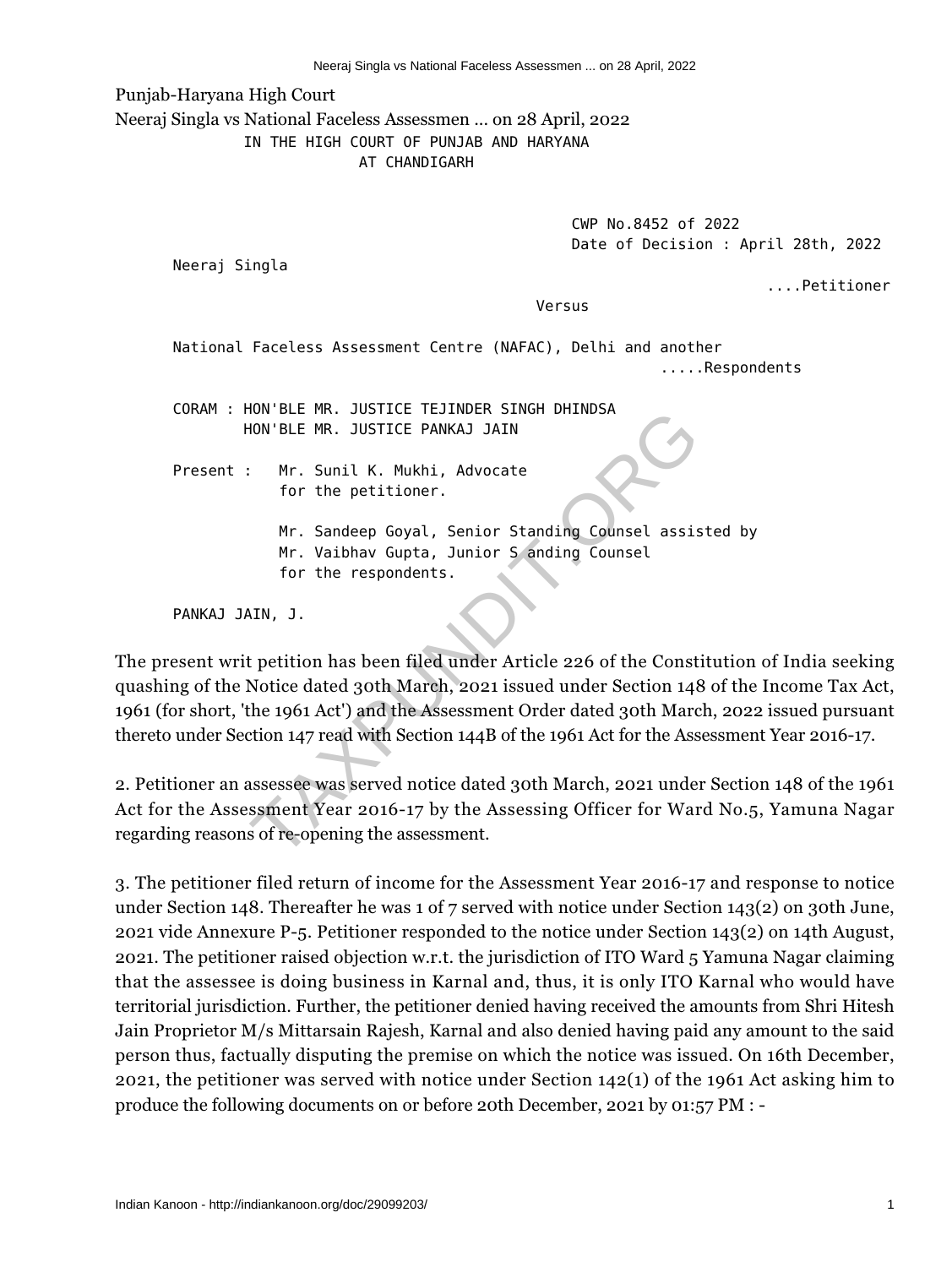"1. Please furnish the nature and details of business carried on by you during the year under consideration.

2. Please furnish the computation of income.

3. Please furnish the details of all bank accounts held by you and their statements for the year under consideration."

4. After the petitioner failed to respond, he was again issued notice under Section 142(1) of the 1961 Act to furnish the aforesaid documents on or before 29th December, 2021 by 11:26 AM. The petitioner responded to the aforesaid notices under Section 142(1) of the 1961 Act by submitting response on 29th December, 2021, which reads as under:-

2 of 7 "We have filed objection for re assessment proceedings on 14/08/2021 and till date we have not received any letter in response to our objection. Please settle our objection and drop the re assessment proceedings. We also submit we have filed ITR in response to notice under 148 of Income tax Act and raised objection for re assessment as there is no valid reason to invoke re assessment proceedings under 147 of Income Tax act. Please drop the proceedings." e have filed objection for re assessment proceedings on 14<br>ave not received any letter in response to our objection.<br>and drop the re assessment proceedings. We also submit<br>nse to notice under 148 of Income tax Act and rais

However, it is not forthcoming that whether the documents asked for by the respondents were submitted or not.

5. Be that as it may, all the objections filed by the petitioner dated 14th August, 2021 to the reopening of the assessment for the Assessment Year 2016-17 were decided and communicated to the petitioner on 4th January, 2022 vide Annexure P-8.

6. The factual objections raised by the petitioner were also dealt with on merits and rejected. The said communication dated 4th January, 2022 was supplemented by further communication dated 20th January, 2022 dealing all the objections raised by the petitioner. The petitioner was further issued notice under Section 142(1) of the 1961 Act on 4th March, 2022 whereby he was asked to respond on or before 9th March, 2022.

7. On 22nd March, 2022, the petitioner was issued Show Cause Notice vide Annexure P-13 along with draft assessment order. The same was followed by final Assessment Order passed under Section 147 read 3 of 7 with Section 144B of the 1961 Act dated 30th March, 2022.

8. Assailing the action of authorities, Counsel for the petitioner argued that the Assessing Officer, who issued notice dated 30th March, 2021 under Section 148 of the 1961 Act (Annexure P-3) had no jurisdiction. He asserts that the ITO at Yamuna Nagar has no jurisdiction as during all the years preceding the notice (Annexure P-3), the petitioner has been filing his returns with the Authorities at Karnal. In order to impress upon his submission, counsel for the petitioner heavily relies upon the returns collectively appended as Annexure P-1. He further submits that there being a jurisdictional issue involved in the present petition, it will be a fit case for this Court to exercise jurisdiction under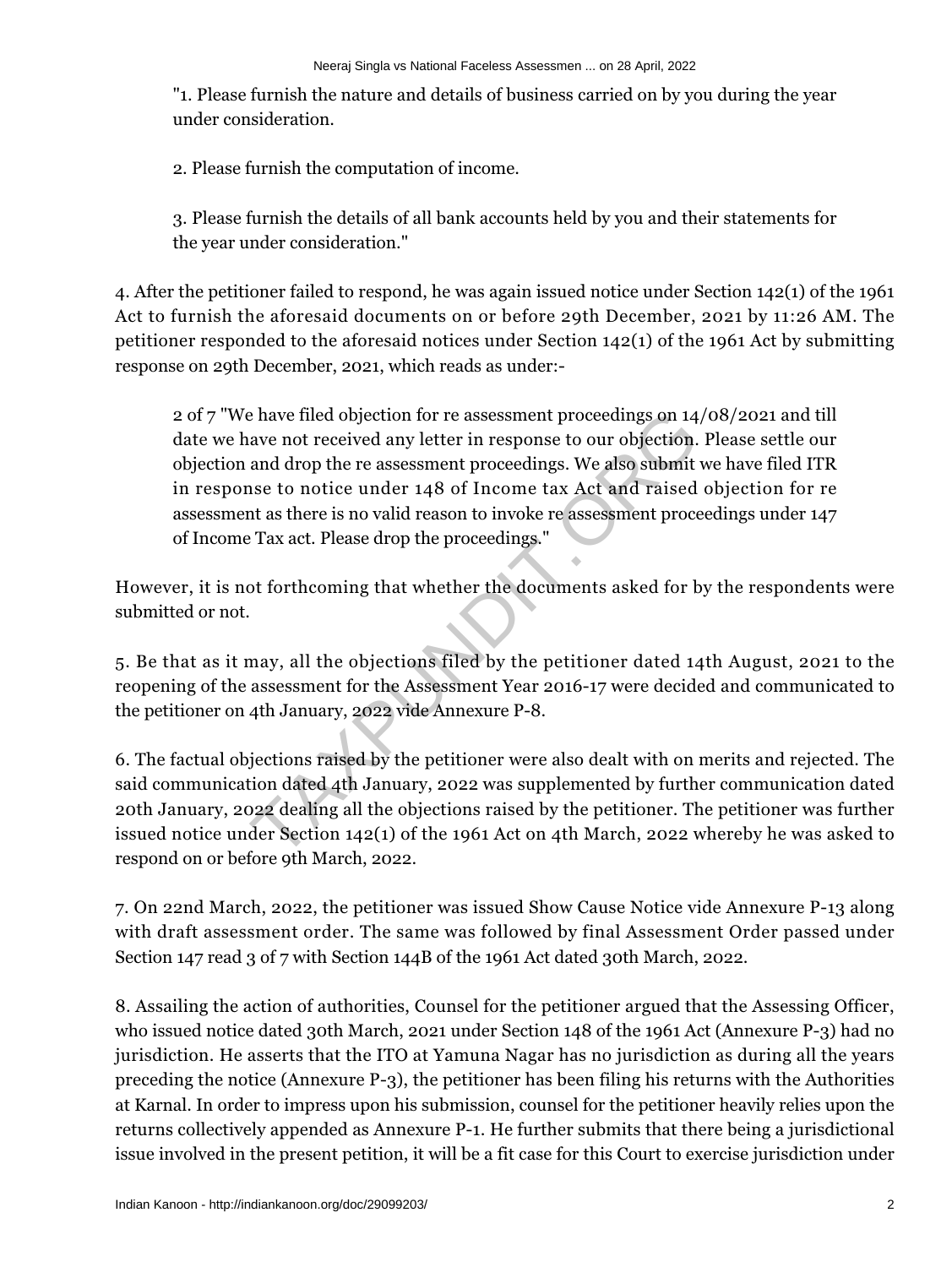Article 226 of the Constitution of India, even though the petitioner has a statutory remedy of appeal against the final Assessment Order dated 30th March, 2022. Further, Counsel for the petitioner relies upon interim order dated 29th of March, 2022 passed in CWP No.6307 of 2022.

9. Ld. Counsel argues that there is no sufficient material on record on which the assessment could be reopened and, thus, it is a case of change of opinion which is not permissible under the law. He further asserts that even the necessary approval under Section 151 has been granted in a mechanical manner and, thus, it is in fact a case of no approval.

10. We have heard counsel for the petitioner at considerable length and have gone through records of the case.

## 4 of 7

11. Before adverting to the merits of the case, it needs to be noticed that no scrutiny has taken place in the case of assessee for the relevant year. His case was processed under Section 143(1) of the 1961 Act. The intimation under Section 143(1) being not an assessment there is no question of Assessing Officer having formed an opinion thus the question of changing the same does not arise in the present case. So far as primary contention of the petitioner w.r.t. the jurisdictional issue is concerned, admittedly as per documents placed on record by the petitioner himself Income Tax Return for the Assessment Year 2019-20 carries the details of the Assessing Officer as Ward 5, Yamuna Nagar. Income Tax Returns for the Assessment Year 2020-21 and that for the year 2021-22 do not carry any details of the Assessing Officer. While dealing with the objection raised by the petitioner viz-a-viz territorial jurisdiction of the Assessing Officer, the Authorities held that : ing to the merits of the case, it needs to be noticed that no<br>essee for the relevant year. His case was processed under  $S$ <br>on under Section 143(1) being not an assessment there is<br>ormed an opinion thus the question of ch

"2. With regard to the assessee's contention that the assessee is doing business in Karnal as address of assessee has been mentioned in notice itself, hence the ITO ward 5 Yamuna Nagar has no jurisdiction to issue notice under section 148 of Income Tax Act and hence, he no ice under section 148 and 143(2) being without jurisdiction, the complete re assessment proceeding is void ab initio is not acceptable in view of the fact that while allotment of PAN, the assessee's official address was given as "209, Hari Prasad Colony, Yamuna Nagar, Haryana" and hence, the jurisdiction of the PAN vested with ITO, Ward-5, Yamuna Nagar. If the official address of the assessee changed later on, the onus lied 5 of 7 on the assessee to get his official address updated in the PAN database, however, as the assessee did not get the address updated on the PAN, PAN is still lying with the same AO. Hench, this objection of the assessee is also not tenable and is hereby rejected."

12. The petitioner is not in a position to controvert the findings recorded by the Authority on facts. It is not possible to go into the aforesaid factual findings while exercising jurisdiction under Article 226 of the Constitution of India. Ld. Counsel for the petitioner has placed reliance on judgment passed by High Court of Delhi in W.P (C) 1569/2015 & CM No.2800/2015 titled as 'Dushyant Kumar Jain vs. Deputy Commissioner of Income Tax and another' on 15th January, 2016, to further contend that it is the same AO who passed the original assessment order, who is empowered to